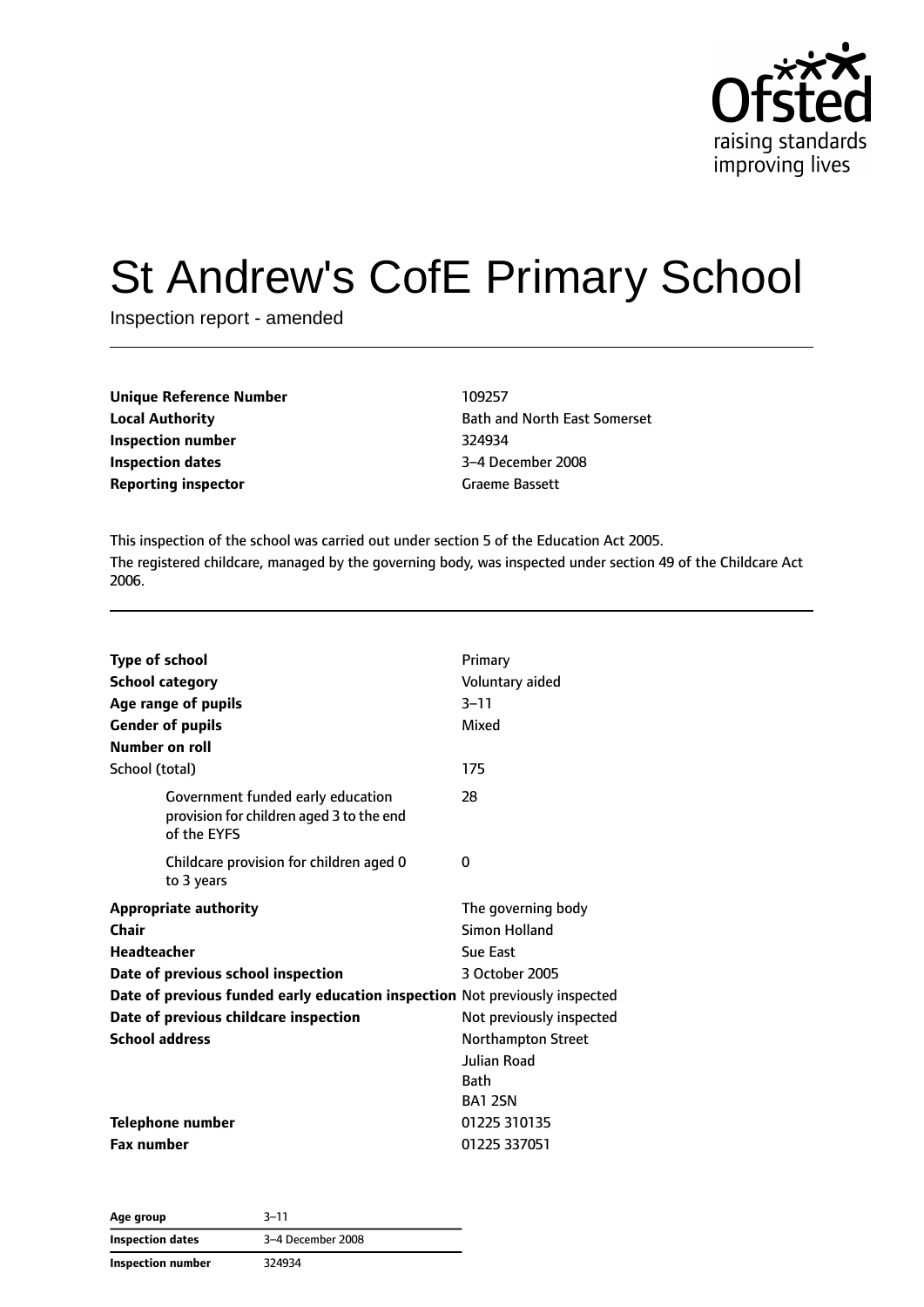## **Amended Report Addendum**

Report amended due to factual inaccuracy

© Crown copyright 2008

Website: www.ofsted.gov.uk

This document may be reproduced in whole or in part for non-commercial educational purposes, provided that the information quoted is reproduced without adaptation and the source and date of publication are stated.

Further copies of this report are obtainable from the school. Under the Education Act 2005, the school must provide a copy of this report free of charge to certain categories of people. A charge not exceeding the full cost of reproduction may be made for any other copies supplied.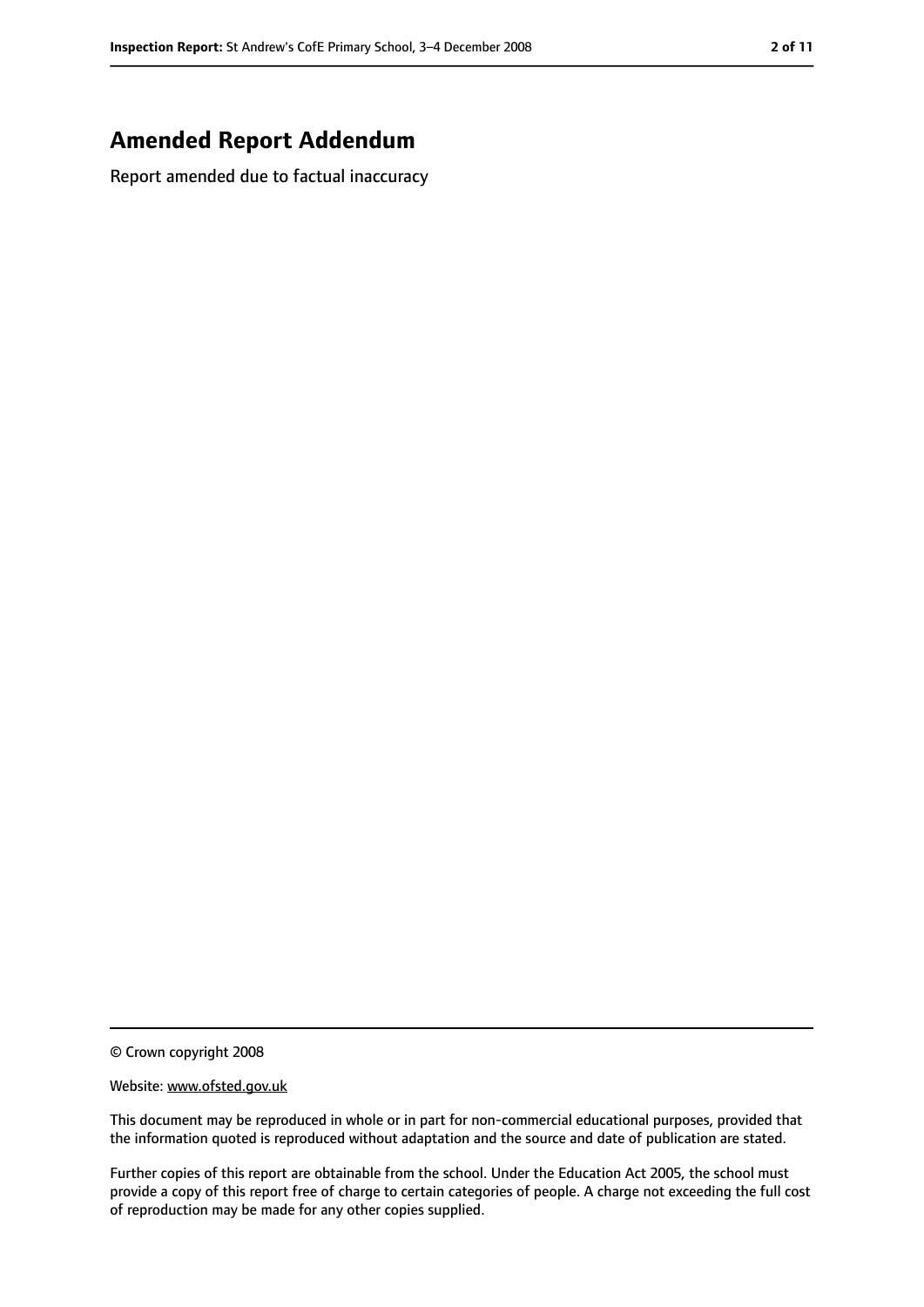## **Introduction**

The inspection was carried out by two Additional Inspectors.

## **Description of the school**

This is an average-sized primary school. It draws most of its pupils from the immediate city neighbourhood. The proportion of pupils with learning difficulties and/or disabilities is well above average. There are two classes for the Early Years Foundation Stage (EYFS) and skills on entry are below expected levels overall. There is a growing number of pupils in the school for whom English is not their first language. Currently, the permanent headteacher is on secondment and the school has an acting headteacher. There have been three headteachers over the past 27 months. The school has recently been awarded the following awards: Activemark, the Healthy School award and Bronze standards Eco award.

#### **Key for inspection grades**

| Grade 1 | Outstanding  |
|---------|--------------|
| Grade 2 | Good         |
| Grade 3 | Satisfactory |
| Grade 4 | Inadequate   |
|         |              |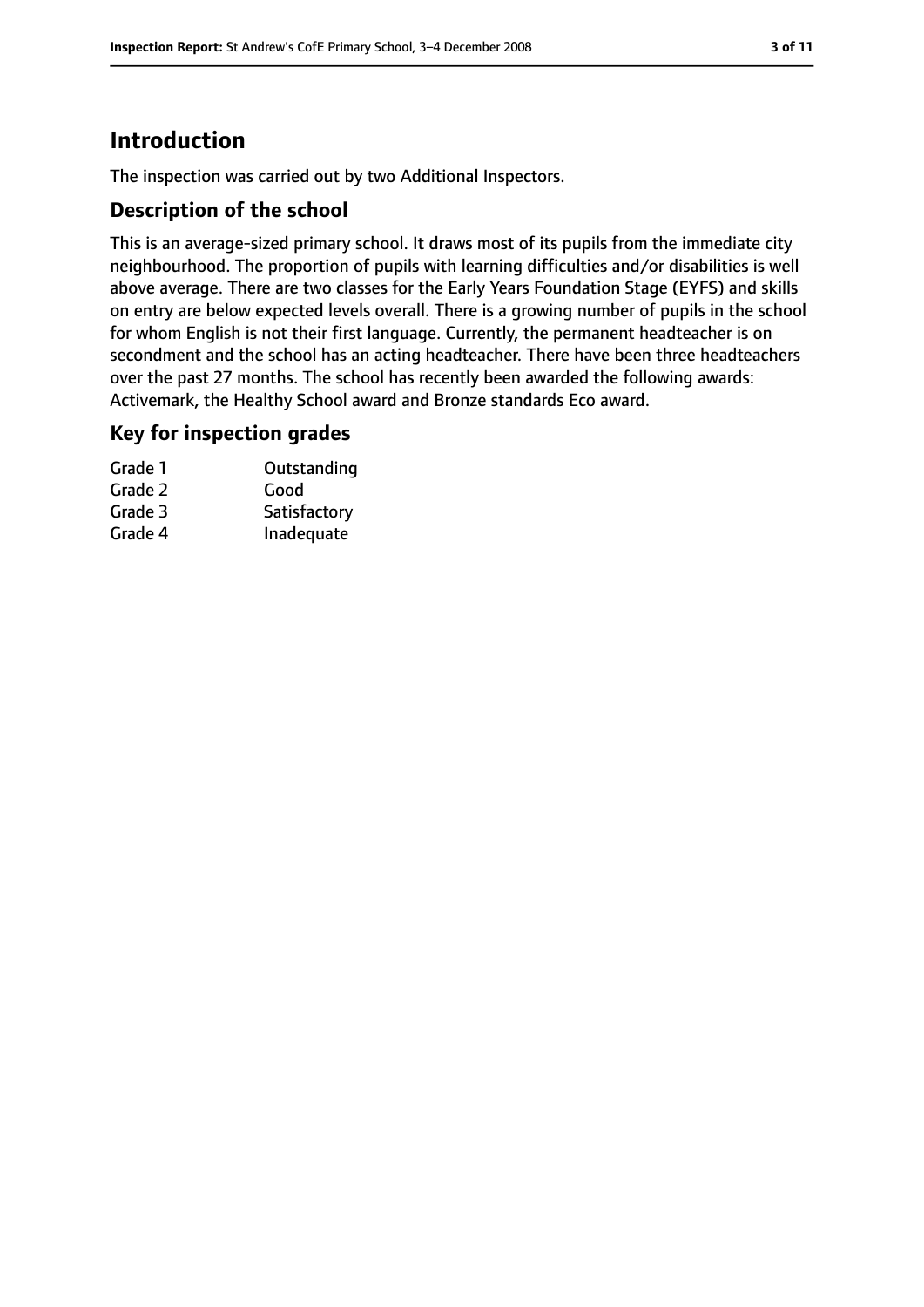## **Overall effectiveness of the school**

#### **Grade: 2**

This is a good school. It is a very vibrant place and the happy way that all pupils get on well together is confidently reflected in all classes. The school warmly embraces families from many other countries and gives a positive response to the fact that pupilsspeak more than 18 different languages. It is clear that all pupils are included in all that the school does.

However, the school has experienced considerable turbulence recently and many parents express serious concerns about the school. Many state they are apprehensive because of the uncertainty for the future and particularly about another change in leadership. However, some of the effects of these disruptions are being successfully resolved because of the current good leadership and management. Consequently, parents are responding very positively to the present management of the school and they support the initiatives established since September. One parent summarised the opinions voiced by many when she said, 'This school is alive and fun.'

Working under the clear and inspiring direction of the acting headteacher, all staff demonstrate a strong determination to create an enthusiastic school. As a result, several initiatives, instigated at the beginning of the term, are already showing a good impact. The priorities identified in the school improvement plan are the right ones for the school at this time. There are lots of positive signs throughout many elements of the school's current leadership by the acting headteacher and senior staff to show that the capacity for future improvement is good.

Teaching and learning are good overall. There are excellent elements. The curriculum is stimulating because teachers use imaginative cross-subject links that help pupils to enjoy their work. For example, the recent use of the World Heritage project successfully raises pupils' awareness of the history around them and gives a real life purpose for their reading and writing. Standards in English, mathematics and science are broadly average and achievement is good. Assessment records have just been revised and these are used effectively by teachers to establish challenging targets for each pupil. Nevertheless, some of the more able pupils throughout the school do not do as well as they should, especially in mathematics. This is because the work set for them is not always sufficiently challenging. Good impact of the use of tracking records is seen in Year 6, where pupils' progress is accelerating well and is currently good and often very good. However, teachers' marking isinconsistent throughout the school and some teachers do not set small step targets or give enough guidance to help pupils understand what they need to do next to improve. A strength of the school is evident in the support for pupils with learning difficulties and/or disabilities. This has been improved recently and these pupils are now supported well in each year group. As a result, their skills are developing well and they make good progress. The pupils for whom English is not their first language make rapid progress in acquiring spoken English and soon make good progress in other subjects. Care, support and guidance are good and have been a strong focus for development. For example, the school has established effective routines to improve behaviour and most pupils behave well. As a result of the school's high level support, pupils' personal development and well-being are good. Attendance is satisfactory, but despite the school's best efforts, a few pupils still have poor attendance. Pupils have a good understanding of how to adopt a healthy lifestyle and a sense of how to stay safe, knowing that there is a need to avoid taking risks.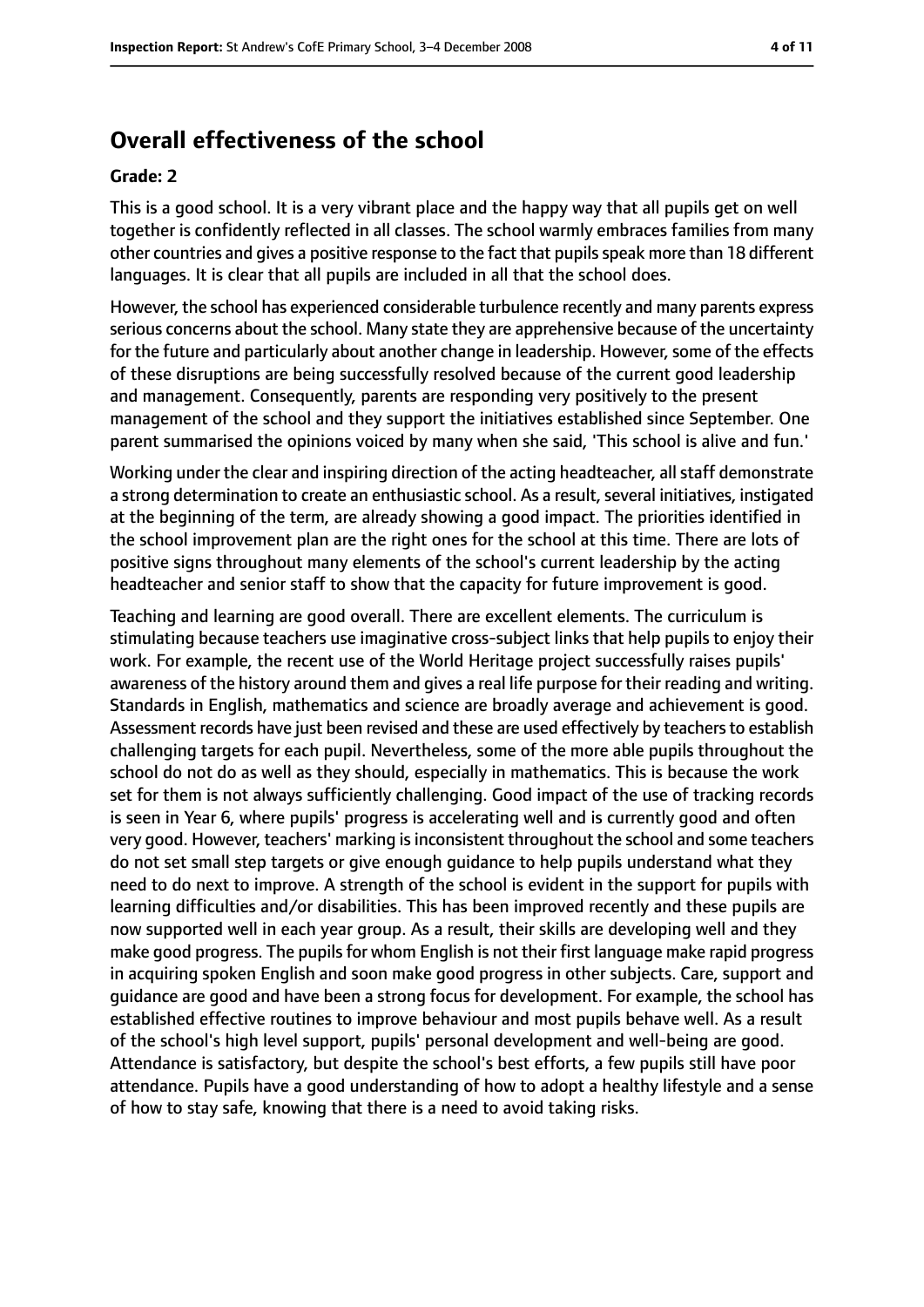## **Effectiveness of the Early Years Foundation Stage**

#### **Grade: 2**

Children start school in the EYFS with skills below those expected for their age. The staff provide determined efforts to improve children's skills effectively. Because of the effective care, support and guidance, children settle quickly to the routines of school. Their personal development and well-being are good.

The EYFS is well led and managed and all staff work well as a knowledgeable and enthusiastic team. Good provision and effective teaching throughout EYFS, have good impact upon the way all children learn and develop. The outdoor provision for children is particularly good and provides an exciting environment for learning new things. The classrooms are stimulating and children develop their skills in all areas of learning through the good use of a wide variety of resources. With carefully planned directed tasks and activities that children plan for themselves, they quickly take responsibility for what they do and learn. Following a local visit, they planned and installed a chandelier into their 'Regency house'. Because of good teaching, children achieve well and make good progress in all areas of learning. As a result, their skills are broadly as expected for their age by the time they enter Year 1.

#### **What the school should do to improve further**

- Make certain that work is more challenging, especially for the more able pupils, so that standards and achievement improve.
- Ensure that marking is consistent so that pupils are aware of their individual targets and know what they need to do next to improve.

## **Achievement and standards**

#### **Grade: 2**

Pupils currently enter Year 1 with their skills being broadly as expected. By the end of Year 2, standards are currently broadly average but nevertheless, some of the more able pupils do not do as well as they should. Last year, the school's performance at the end of Year 6 dropped from above average to broadly average. However, with a high proportion of pupils with learning difficulties and/or disabilities, pupils' progress was good. The rate of progress of pupils in the present Year 6 is accelerating rapidly. They started school in EYFS with skills below expected levels but they strive to make up for the time they lost due to the disruptions caused by staff changes earlier. They currently make good progress, resulting in standards in Year 6 being average in English, mathematics and science. The proportion reaching Level 5 is in line with the national average, except in mathematics, which isslightly lower. The school is already taking action to improve achievement in mathematics. Pupils with learning difficulties and/or disabilities make good progress.

## **Personal development and well-being**

#### **Grade: 2**

The pupils' spiritual, moral, social and cultural awareness is fostered well. Pupils get on well together, and respect others from different backgrounds. They demonstrate a positive approach to their learning. As a parent commented, 'They can't wait to come to school.' Pupils say that learning is fun and exciting, and this is particularly evident in their involvement in the World Heritage project. They have a good understanding of the world around them and the contribution made by the wide range of cultures within the parental community is highly valued. Pupils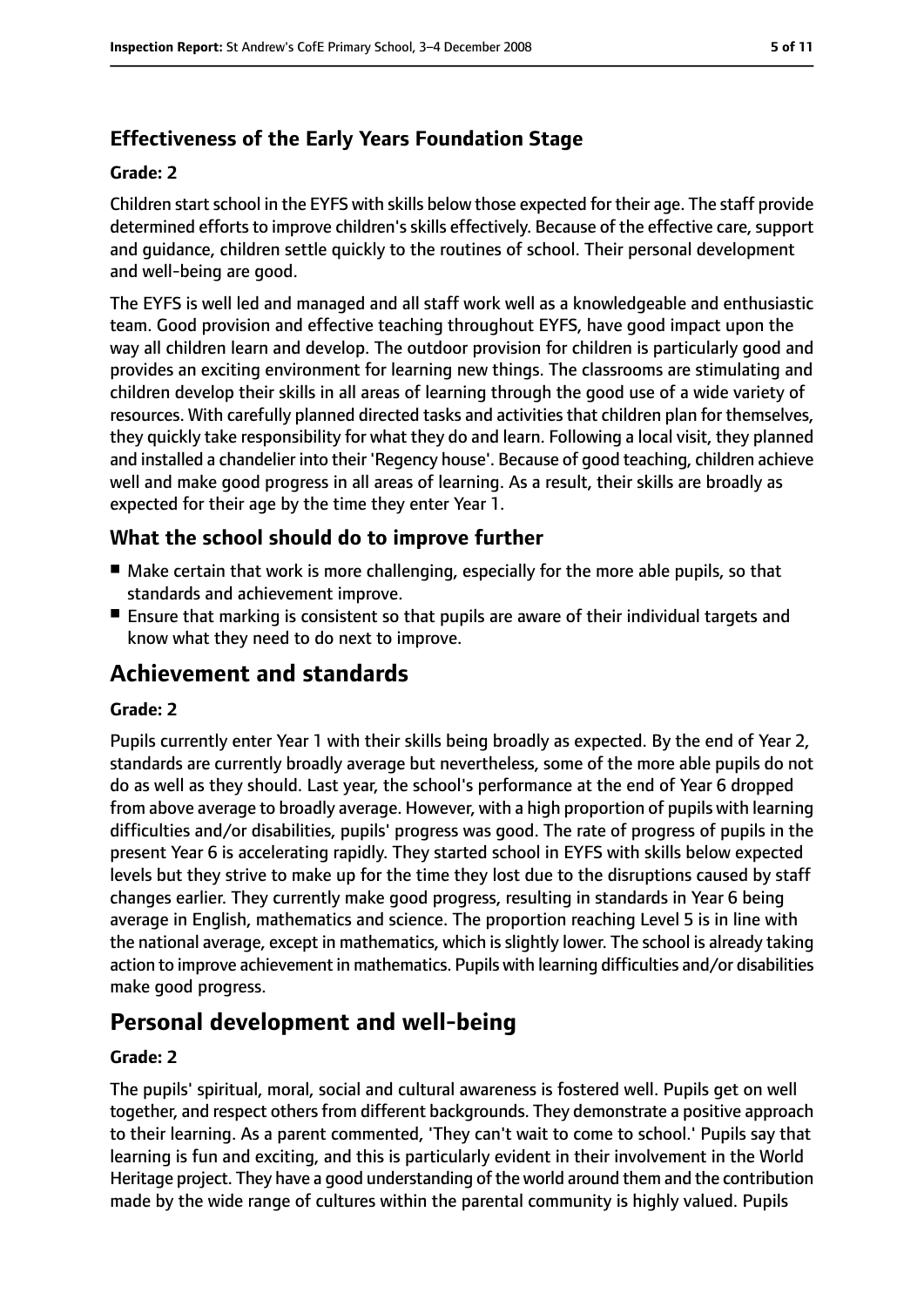organise a healthy snack bar as part of their attempt to adopt a healthy lifestyle. They feel very safe in school and know who to talk to if they need help.

Pupils become independent thinkers as they progress through the school. In Year 6, they often tackle tasks that are very demanding because they believe they can succeed. Pupils' contributions to the school and local communities are good. The school council is an effective pupils' voice and pupils enjoy taking responsibility. Those in Year 6 particularly valued the opportunities to write and perform their version of the Nativity in a city theatre. Pupils' preparation for their next school is good.

# **Quality of provision**

## **Teaching and learning**

#### **Grade: 2**

There are a number of strengths in teaching. The extremely good questioning techniques used by staff encourage pupils to explain their thinking. Thorough planning of the themes such as the World Heritage project is imaginative and makes lessons relevant and meaningful. Teachers are very confident in management of their classrooms and their use of interactive whiteboards stimulates learning. Many pupils are encouraged to assess their own work. Tasks planned match the differing needs of all pupils and, in Year 6, pupils are often encouraged to decide which level of task to tackle. However, teachers do not always ensure that more able pupils are set more challenging tasks to complete.

## **Curriculum and other activities**

#### **Grade: 2**

The recent introduction of themes such as World Heritage City has captured the pupils' interests and imagination. One parent commented that her child had never liked history but has now developed an enthusiasm for Bath's cultural past. Good links are now developing between subjects such as history and English. However, the school recognises the need to refine planning in these topics to ensure activities are better focused on developing pupils' specific skills in all subjects. Links with the local community are very strong and the production at the local theatre gave pupils very good opportunity to develop their drama skills. There is a good range of extracurricular activities, including many opportunities for pupils to learn a musical instrument.

#### **Care, guidance and support**

#### **Grade: 2**

Parents value the big commitment of staff towards each pupil's care, support and guidance. A typical comment was 'This is a safe, caring and happy school.' Vulnerable pupils are given good support and the school works closely with outside agencies to help pupils with particular difficulties. Procedures to safeguard pupils are good and meet current government requirements.

Intervention programmes to support the learning of pupils with learning difficulties and/or disabilities are active in all year groups. The school recognises the urgent need to accelerate the rate of progress of these pupils and now provides more support in each class. Assessment records provide the teachers with reliable data about each pupil's progress. Marking praises pupils' efforts but sometimes it is inconsistent and targets are not sufficiently clear to help pupils understand what they need to learn next.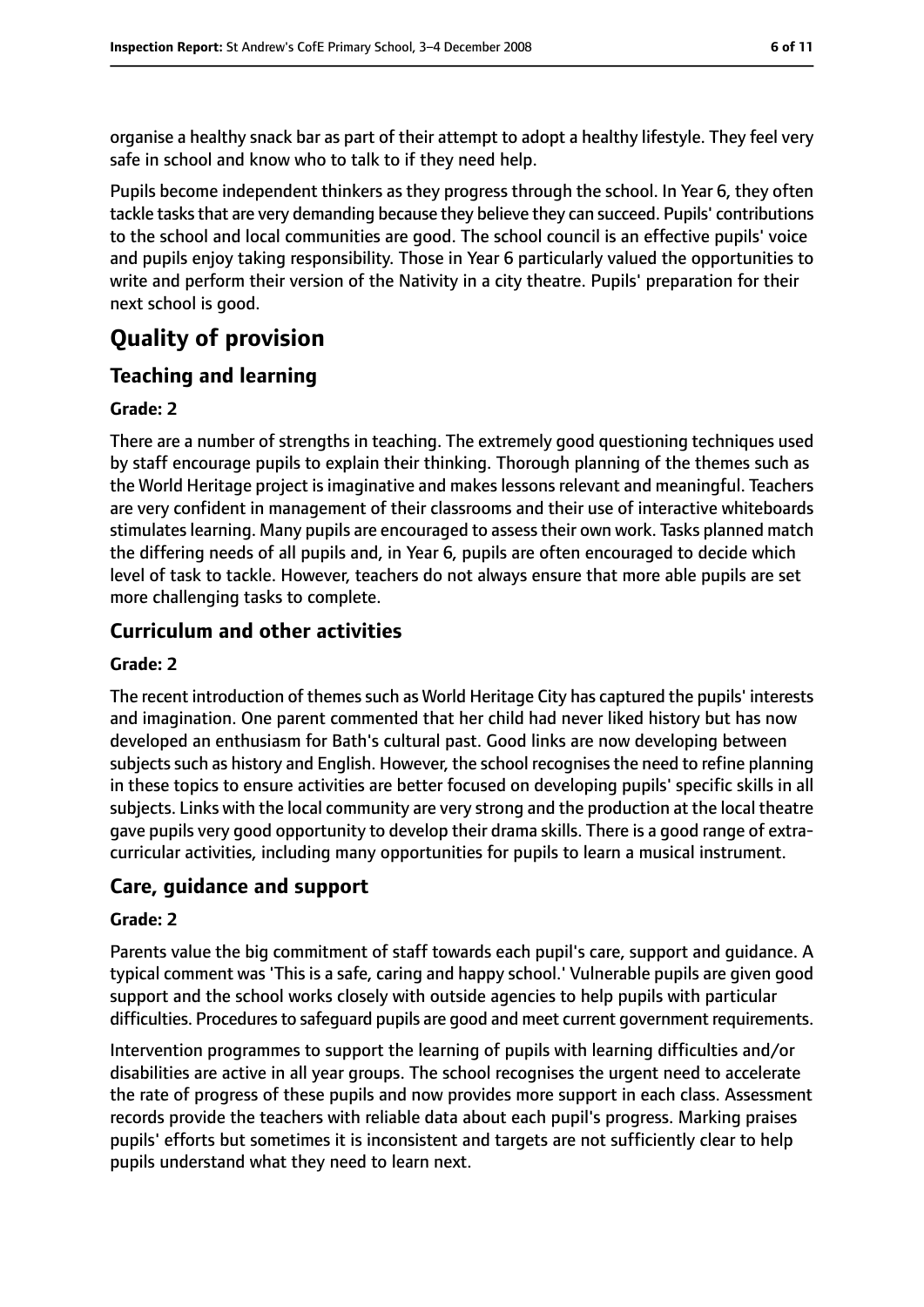Pupils for whom English is not their first language, and those joining during the year, are supported effectively and new pupils quickly make friends and settle into school life.

## **Leadership and management**

#### **Grade: 2**

The leadership and management of the acting headteacher are very good. She has effectively raised staff enthusiasm and there is a real sense of commitment to succeed. There is a good understanding of the strengths and areas for improvement through the effective systems for monitoring and evaluation. This has enabled current leaders to set challenging targets. They have taken effective action in addressing the recently revised priorities for improvement and have brought about rapid and positive changes. The governors maintain a good understanding of their responsibilities and fulfil their statutory requirements well.

Staff are rightly proud of the strength of their teamwork. All levels of leadership and management, including Foundation Stage, are good. Staff and the governing body work with enthusiasm for the benefit of all pupils in order to raise their standards and achievements. Leadership of the school listens effectively to the parents' views and this results in good communication with them and the community. Governors and leaders have established good links with the community and are looking at ways of developing these further.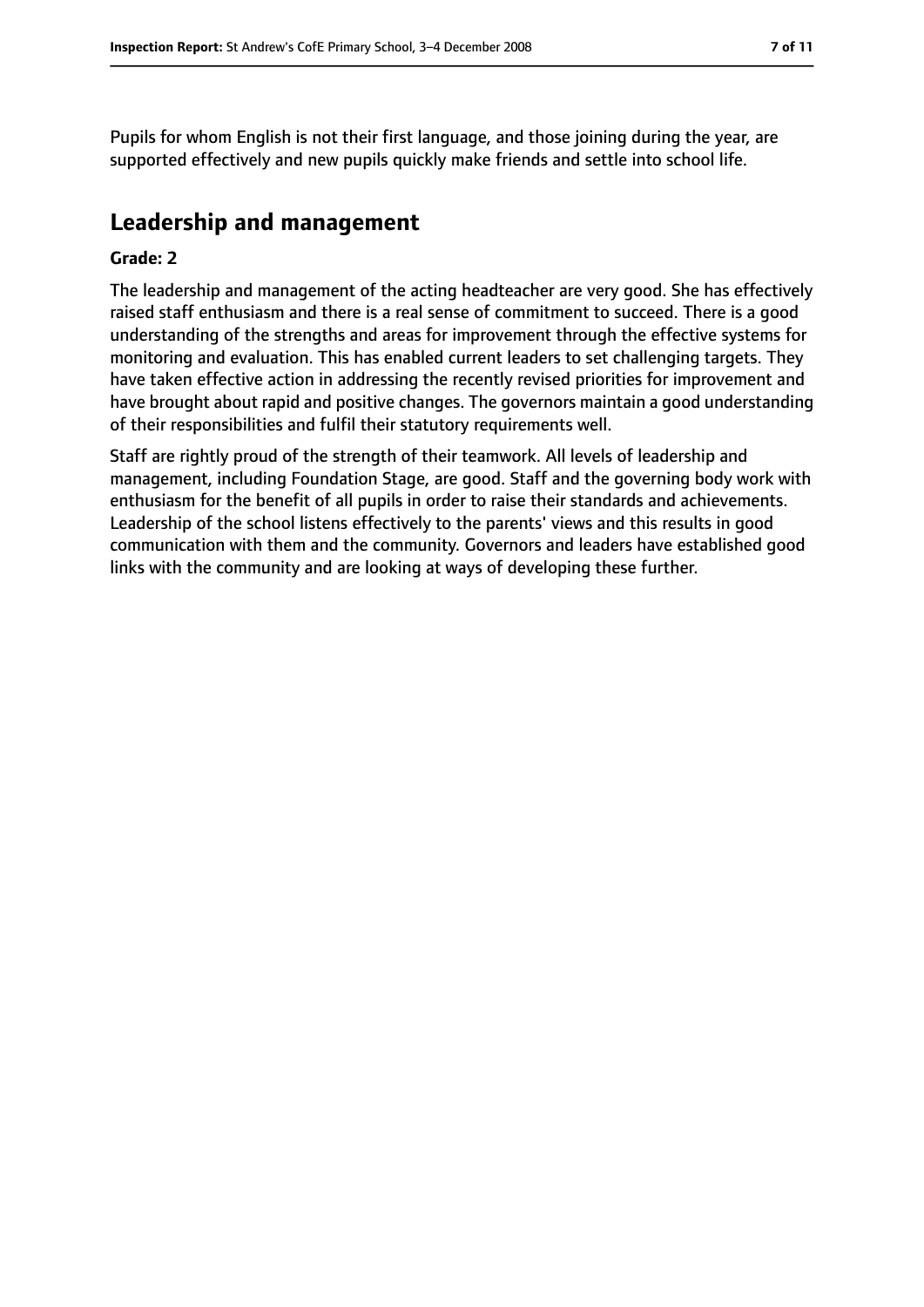**Any complaints about the inspection or the report should be made following the procedures set out in the guidance 'Complaints about school inspection', which is available from Ofsted's website: www.ofsted.gov.uk.**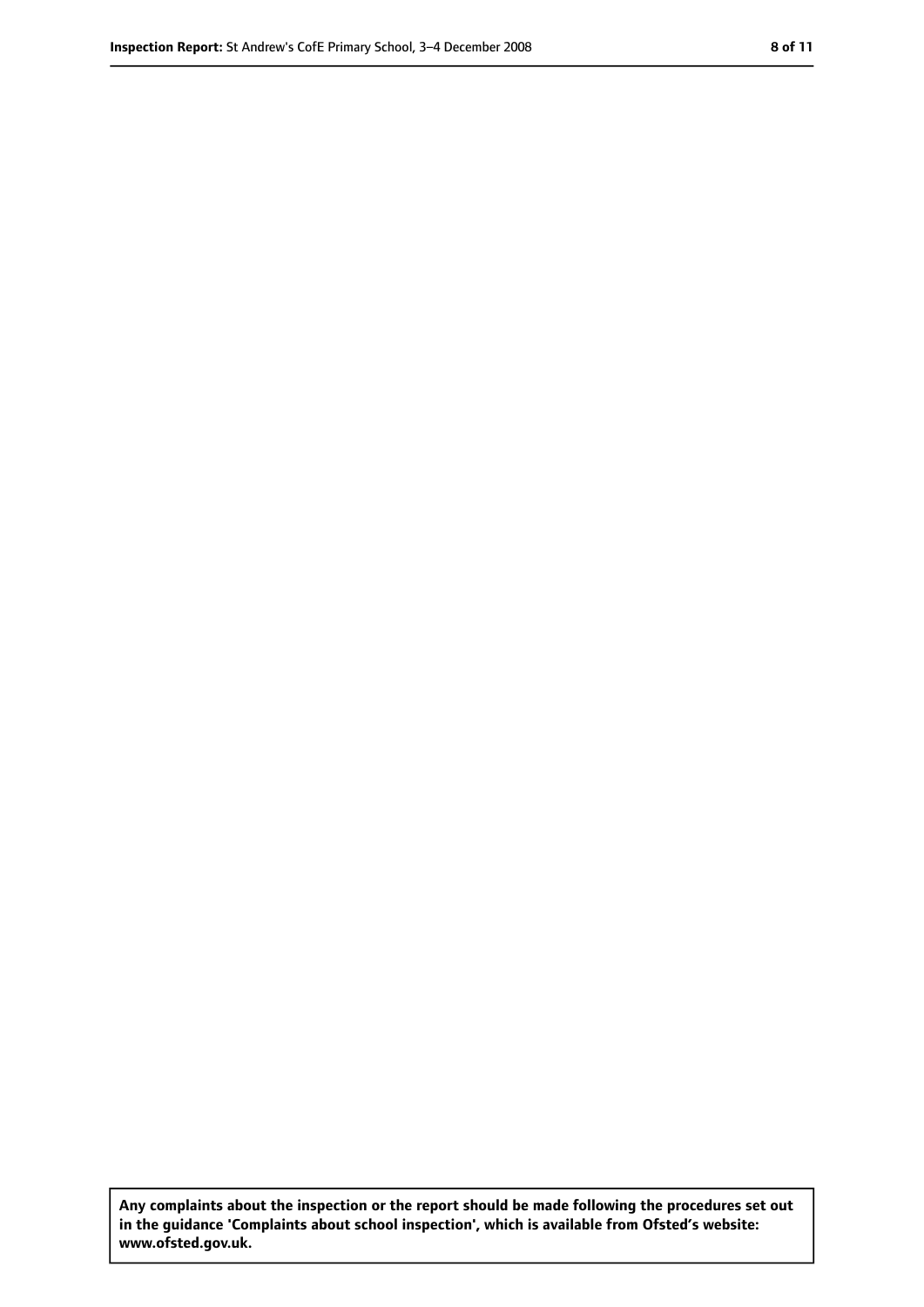# **Inspection judgements**

| Key to judgements: grade 1 is outstanding, grade 2 good, grade 3 satisfactory, and | <b>School</b> |
|------------------------------------------------------------------------------------|---------------|
| arade 4 inadequate                                                                 | Overall       |

## **Overall effectiveness**

| How effective, efficient and inclusive is the provision of<br>education, integrated care and any extended services in meeting the<br>needs of learners? |     |
|---------------------------------------------------------------------------------------------------------------------------------------------------------|-----|
| Effective steps have been taken to promote improvement since the last<br>inspection                                                                     | Yes |
| How well does the school work in partnership with others to promote learners'<br>well being?                                                            |     |
| The capacity to make any necessary improvements                                                                                                         |     |

## **Effectiveness of the Early Years Foundation Stage**

| How effective is the provision in meeting the needs of children in the<br><b>EYFS?</b>       |  |
|----------------------------------------------------------------------------------------------|--|
| How well do children in the EYFS achieve?                                                    |  |
| How good are the overall personal development and well-being of the children<br>in the EYFS? |  |
| How effectively are children in the EYFS helped to learn and develop?                        |  |
| How effectively is the welfare of children in the EYFS promoted?                             |  |
| How effectively is provision in the EYFS led and managed?                                    |  |

## **Achievement and standards**

| How well do learners achieve?                                                                               |  |
|-------------------------------------------------------------------------------------------------------------|--|
| The standards <sup>1</sup> reached by learners                                                              |  |
| How well learners make progress, taking account of any significant variations<br>between groups of learners |  |
| How well learners with learning difficulties and/or disabilities make progress                              |  |

#### **Annex A**

<sup>&</sup>lt;sup>1</sup>Grade 1 - Exceptionally and consistently high; Grade 2 - Generally above average with none significantly below average; Grade 3 - Broadly average to below average; Grade 4 - Exceptionally low.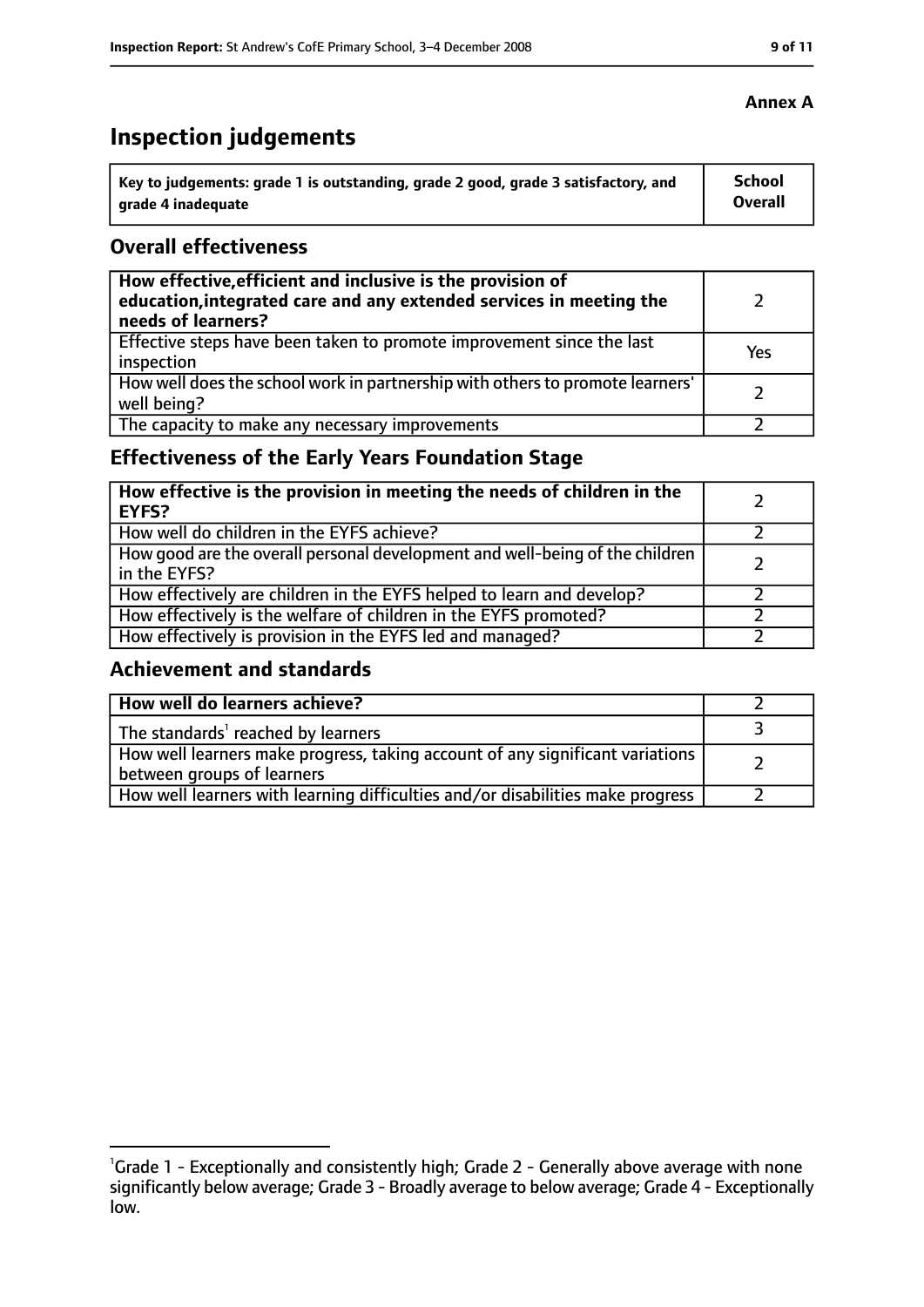## **Personal development and well-being**

| How good are the overall personal development and well-being of the<br>learners?                                 |  |
|------------------------------------------------------------------------------------------------------------------|--|
| The extent of learners' spiritual, moral, social and cultural development                                        |  |
| The extent to which learners adopt healthy lifestyles                                                            |  |
| The extent to which learners adopt safe practices                                                                |  |
| The extent to which learners enjoy their education                                                               |  |
| The attendance of learners                                                                                       |  |
| The behaviour of learners                                                                                        |  |
| The extent to which learners make a positive contribution to the community                                       |  |
| How well learners develop workplace and other skills that will contribute to<br>their future economic well-being |  |

# **The quality of provision**

| How effective are teaching and learning in meeting the full range of<br>learners' needs?              |  |
|-------------------------------------------------------------------------------------------------------|--|
| How well do the curriculum and other activities meet the range of needs and<br>interests of learners? |  |
| How well are learners cared for, quided and supported?                                                |  |

## **Leadership and management**

| How effective are leadership and management in raising achievement<br>and supporting all learners?                                              |     |
|-------------------------------------------------------------------------------------------------------------------------------------------------|-----|
| How effectively leaders and managers at all levels set clear direction leading<br>to improvement and promote high quality of care and education |     |
| How effectively leaders and managers use challenging targets to raise standards                                                                 |     |
| The effectiveness of the school's self-evaluation                                                                                               |     |
| How well equality of opportunity is promoted and discrimination eliminated                                                                      |     |
| How well does the school contribute to community cohesion?                                                                                      |     |
| How effectively and efficiently resources, including staff, are deployed to<br>achieve value for money                                          |     |
| The extent to which governors and other supervisory boards discharge their<br>responsibilities                                                  |     |
| Do procedures for safequarding learners meet current government<br>requirements?                                                                | Yes |
| Does this school require special measures?                                                                                                      | No  |
| Does this school require a notice to improve?                                                                                                   | No  |